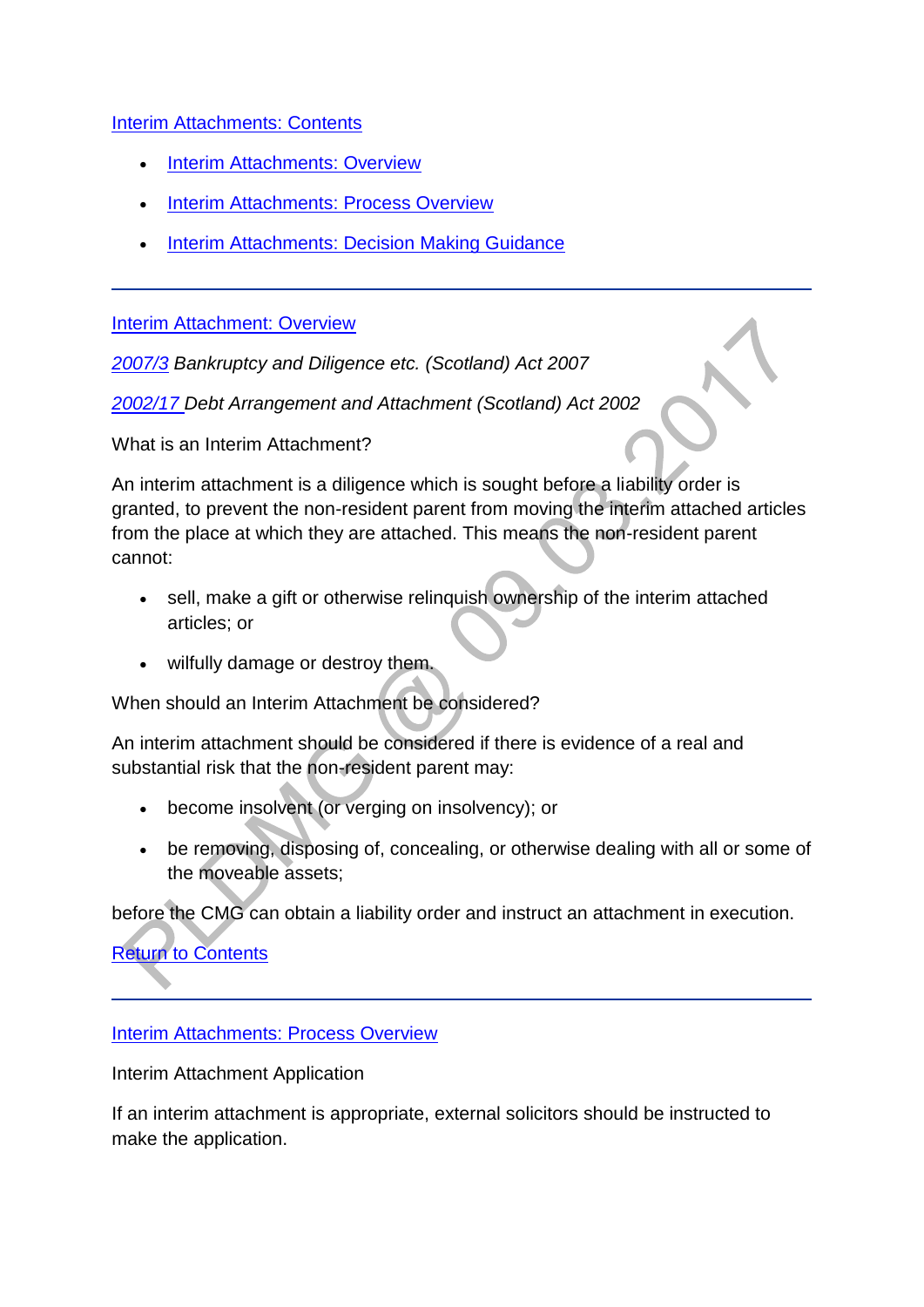NOTE: for these applications, a telephone call should be made to the contracted solicitor, to advise them that an instruction to apply for an interim attachment order will be sent to them shortly.

On receiving the CMG's instruction, solicitors will make an application to the sheriff court.

The sheriff can grant the interim attachment order with or without a court hearing. However, if the order is granted without an initial hearing, the court will fix a date for a subsequent hearing, which must be notified to the non-resident parent, normally by the sheriff clerk of the court.

Solicitors will attend the hearing on behalf of the CMG and will notify the CMG of the court's decision and return the relevant documents and warrant of interim attachment.

If the court agree that an interim attachment is appropriate, if instructed by either the contracted solicitor or the CMG, sheriff officers will list all the suitable goods up to the value of the debt outstanding and provide the non-resident parent and the sheriff court with a copy using prescribed form. The sheriff would need to be satisfied that an attachment would release at least £100 plus a reasonable estimate of any chargeable expenses before granting an interim attachment order.

**Note:** An attachment cannot be carried out at the non-resident parent's domicile, although sheriff officers can access business offices if they are contained in a separate building in the same grounds. Cars sitting in a driveway or on the road can also be attached if appropriate. Any business premises can be entered to carry out attachment and sheriff officers are given power in the Debt Arrangement and Attachment Act (Scotland) 2002 Act to "open shut and lockfast places" for the purposes of executing an interim attachment.

Goods Which Are Not Suitable For An Interim Attachment

The following goods are not suitable for interim attachment:

- any article within a dwelling house;
- any implements, tools of trade, books or other equipment reasonably required for the use of the debtor in the practice of the debtor's profession, trade or business and not exceeding in aggregate value £1,000 or such amount as may be prescribed in regulations made by the Scottish Ministers;
- any vehicle, the use of which is so reasonably required by the debtor, not exceeding in value £1,000 or such amounts as may be prescribed in regulations made by the Scottish Ministers;
- a mobile home which is the debtor's only or principle residence;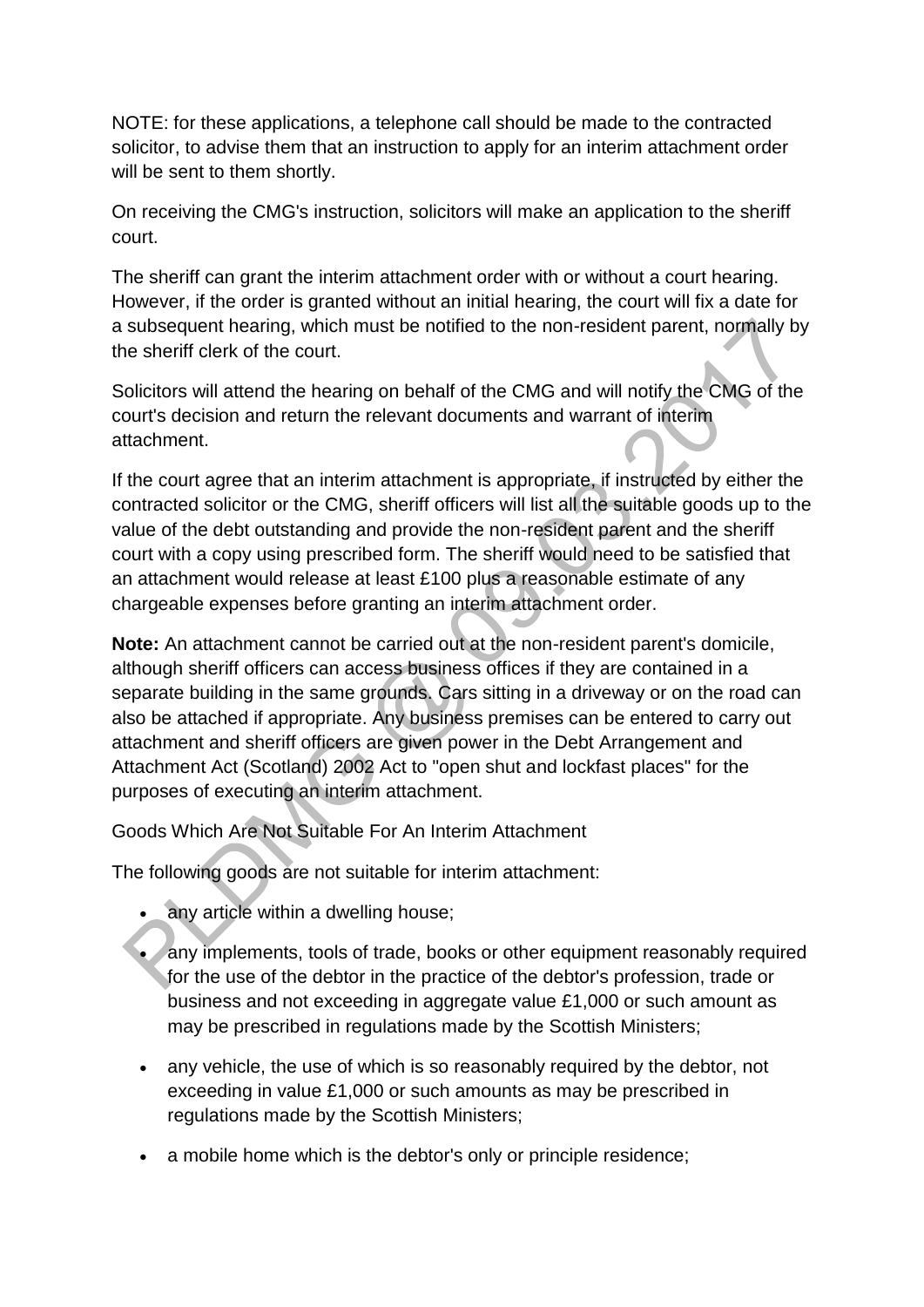- any tools or other equipment reasonably required for the purpose of keeping in good order and condition any garden or yard adjacent to, or associated with, a dwelling house in which the debtor resides;
- a mobile home which is the only or principle residence of a person other than the debtor;
- any article of a perishable nature or which is likely to deteriorate substantially and rapidly in condition or value;
- where the debtor is engaged in trade, any article acquired by the debtor in the ordinary course of that trade: to be sold by them (whether or not after adaptation); or as a material for a process of manufacturing for sale by the debtor.

Interim Attachment Granted: Next Steps

If a warrant of interim attachment is granted, the order will be notified to the nonresident parent and the CMG. The sheriff officers will execute the interim attachment and complete a schedule of interim attachment which will be signed by the sheriff officer and specify the articles which were attached and their estimated value.

Once the liability order is obtained, the interim attachment articles must be attached in execution before the attached articles can be taken to auction and sold. See the Decision Making Guidance for further information.

**[Return to Contents](http://np-cmg-sharepoint.link2.gpn.gov.uk/sites/policy-law-and-decision-making-guidance/Pages/Legal%20Enforcement%20-%20Scotland/Interim-Attachment.aspx)** 

[Interim Attachments: Decision Making Guidance](http://np-cmg-sharepoint.link2.gpn.gov.uk/sites/policy-law-and-decision-making-guidance/Pages/Legal%20Enforcement%20-%20Scotland/Interim-Attachment.aspx)

When Should An Application For An Interim Attachment Be Considered?

An application for and interim attachment should be considered if:

- we have not yet obtained a liability order; and
- there is evidence that the non-resident parent may dispose of any suitable goods, which may be subject to attachment

NOTE: an interim attachment is not appropriate for goods kept in the non-resident parent's dwellinghouse. For goods kept in a dwellinghouse see Exceptional Attachment.

REMEMBER: a liability order application must be deemed appropriate before an interim attachment application can be made. The liability order application should be prepared as soon as possible, if not already done previously.

Interim Attachment: Not Granted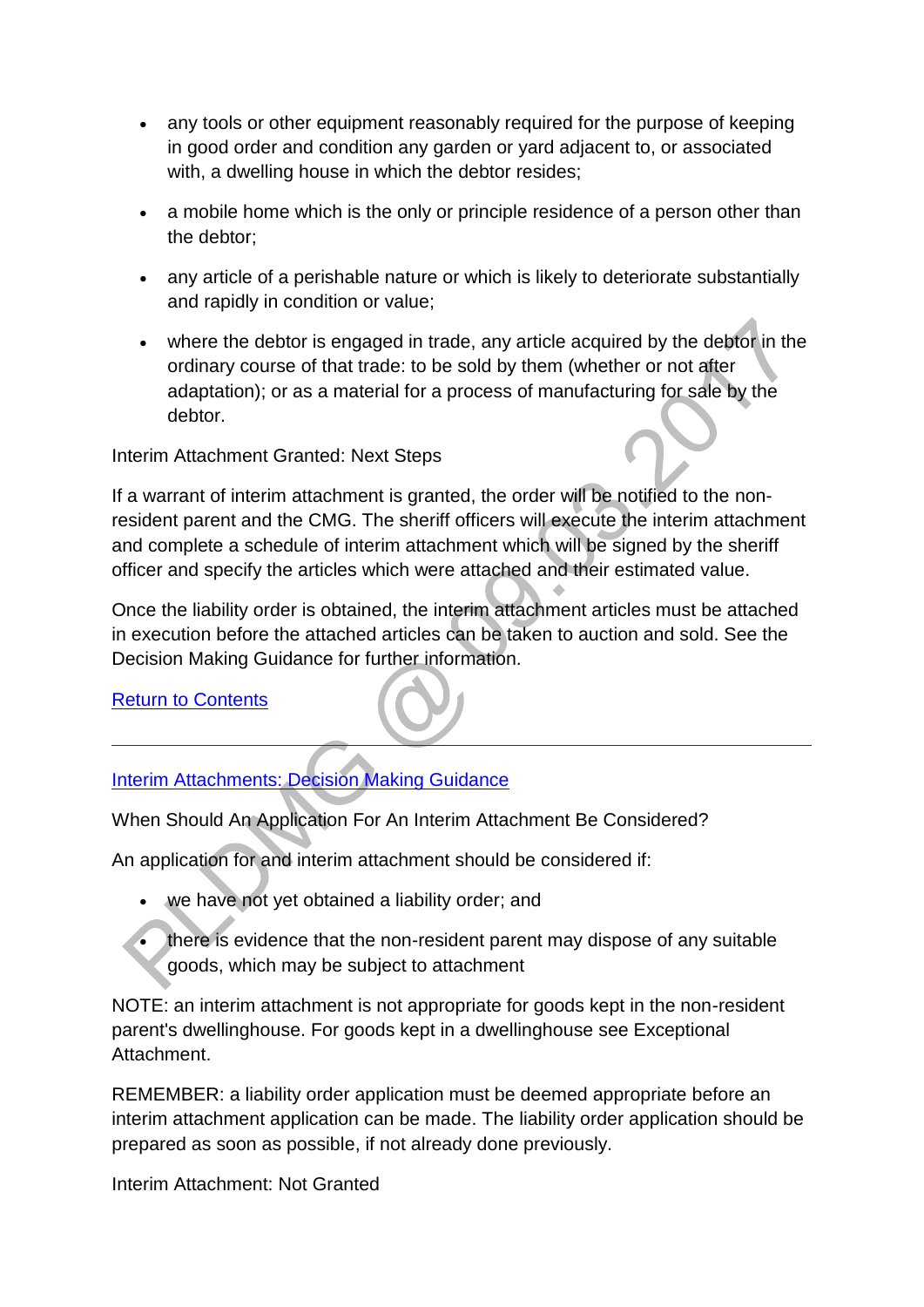If the sheriff decides not to grant the interim attachment order, you will need to decided whether it is appropriate to appeal. This would only be appropriate if the sheriff erred in law.

Interim Attachment: Granted

The sheriff court will notify the solicitor if the interim attachment is granted. If this is the case, then once the liability order has been obtained, the interim attached articles must be attached in execution before they can be taken to auction and sold.

Remember: if the liability order fails, the interim attachment also fails

Attachment in Execution

Once the liability order has been obtained, a request should be made to the sheriff officer to enforce it by granting an attachment in execution for the articles attached during the interim attachment.

Note: the interim attachment will remain in effect for a period of 6 months after the date that the liability order is completed.

Before taking this action you should check that:

- the charge for payment has been served on the non-resident parent;
- the debtor has been provided with a copy of the Debt Advice and Information Pack; and
- if any payments have been received (sheriff officers are advised of the balance outstanding on the liability order).

If granted the attachment in execution is executed by sheriff officers and is a valuation of moveable articles, which must be reported to court within 14 days of the valuation being carried out. During these 14 days the non-resident parent may redeem the articles at the valuation provided by the sheriff officers.

If not redeemed, the articles attached during an attachment in execution can then be removed and sold at auction in order to release funds. Refer to the guidance on uplifting and auction for ordinary attachment proceedings for further advice.

Non-resident Parent Does Not Adhere to the Interim Attachment

After the warrant for interim attach has been granted and executed by the sheriff officers, contempt of court proceedings can be commenced if the non-resident parent does not abide by the terms of interim attachment.

The non-resident parent may be in breach of the interim if they:

 move the attached article from the place at which it was attached without the permission of the court or the CMG; or